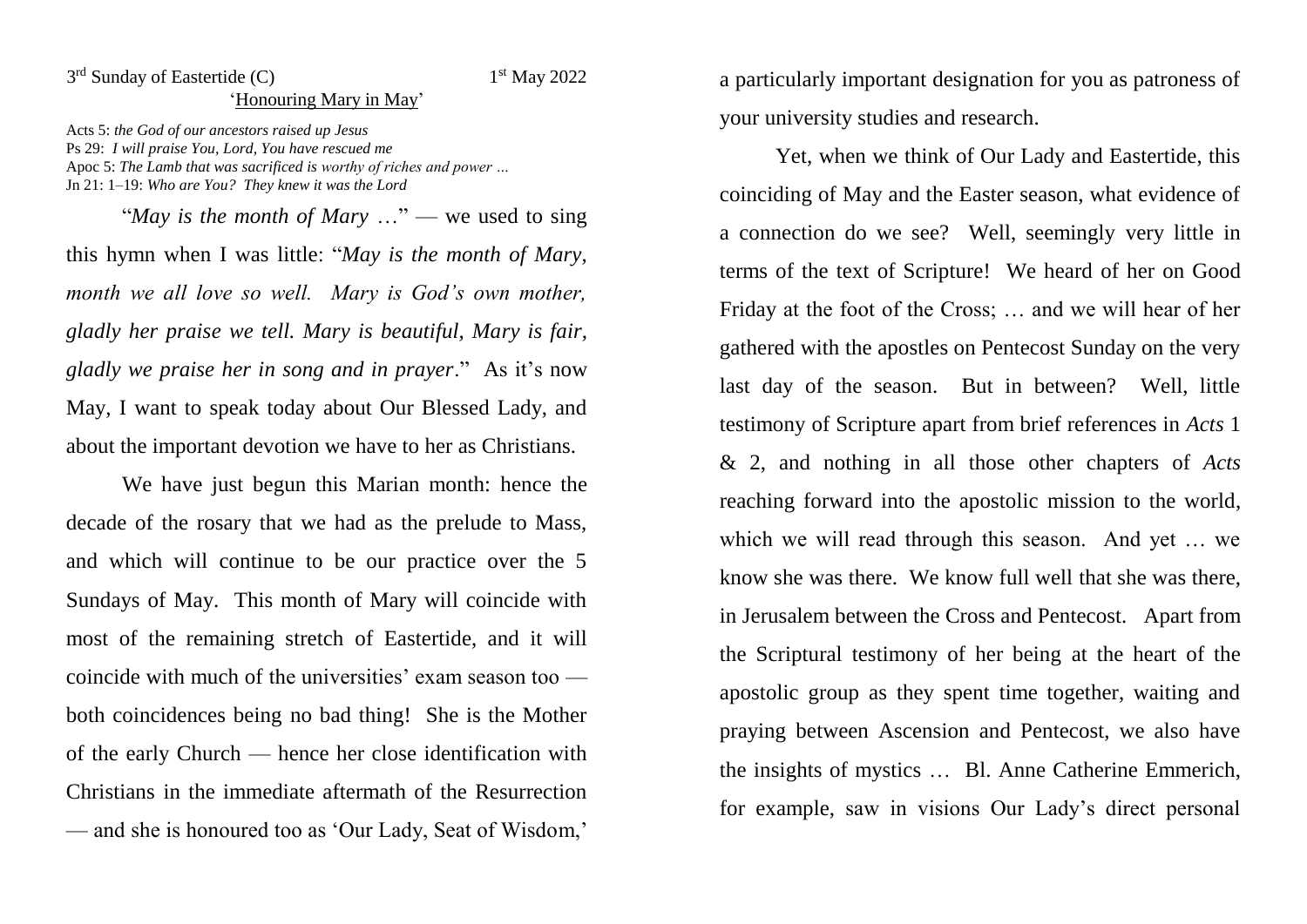experience of the Risen Jesus on the night of the Resurrection, as we might well expect her to have received, as His Blessed Mother. Her presence, then, through the mysteries of Easter are not insignificant — neither to the apostles, nor to us. In the background, yes, not drawing attention to herself, but supporting with her perfect spiritual maternity, Mary is the Mother of the Church, the Queen of Apostles. She is then there as they receive that outpouring of the Spirit, anointing them to be the world's first evangelists. Hers is the important maternal help, then, to their vocation.

Maybe this is the best key, then, in which to bring together the Marian dimension of this time of year with the specific celebrations of Eastertide: that Mary is the mother of the apostolic vocations. Surely this is what Jesus intended, anyway, when He said from the Cross to Mary and John, "*Woman, behold your son … Behold, your Mother*." Not just that St John look after the material needs of His bereft Mother, but that she become in a formal, spiritual sense, the mother of all believers, starting

with the apostles. We don't know when she moved, if tradition is to be believed, to Ephesus — where today one can still visit 'Mary's House.' But she must have been a point of reference for the apostles and other early Christians for a good while after Pentecost, one would imagine. Think, for example, of St Luke's picture of Our Lady, painted in the infancy narrative of His Gospel surely with information provided by Our Lady herself. We cannot ever write Our Lady out of the picture of the early Church — I think that the apostles would have relied on her!

Today, for example, we have heard of Our Risen Lord's questioning of Peter, and His re-commissioning of him as leader of the apostles, as Vicar Of Christ the Shepherd of the  $Flock$  — and of the intimation of the martyrdom that will be Peter's ultimate expression of faith in Jesus. Part of that dialogue, of course, is Our Lord's gentle 3-fold undoing of the 3-fold denial that Peter had made at the High Priest's palace in Jerusalem when Jesus was on trial. But there's a possible back-story to this event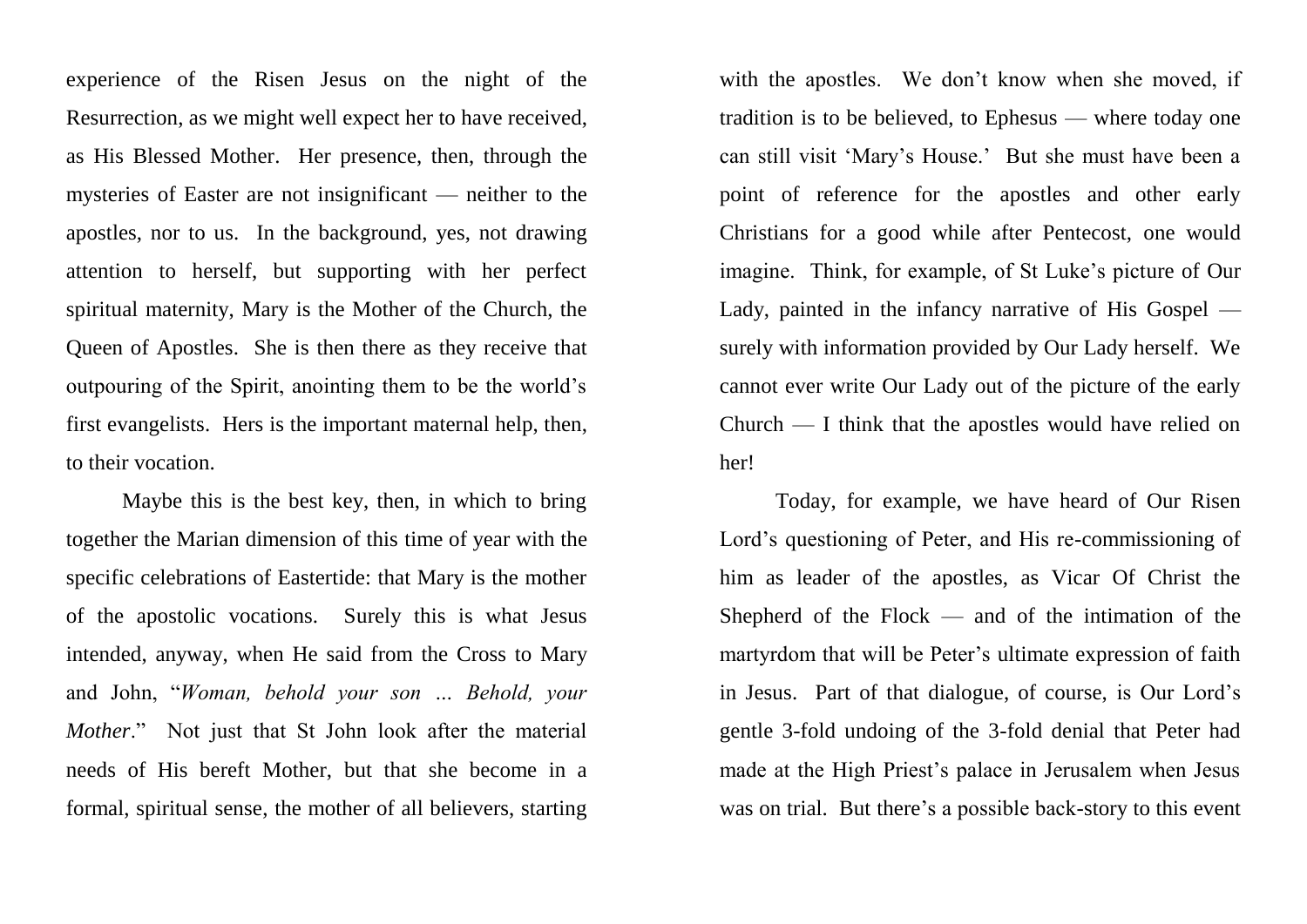at Lake Galilee. Again, according to the mystic Bl. Anne Catherine Emmerich, as was portrayed in *The Passion of the Christ* film, there was an encounter between Peter and Our Blessed Lady soon after his denial of Jesus. In that moment, Peter addresses Mary as 'Mother,' and voices aloud to her his acute sadness at having denied Jesus; he goes to her, as the first port of call in his inner distress, as part of his repentance. In other words, the apostles, St Peter included, saw that relationship with Mary as spiritually key, a *necessary* part of their relationship with Christ, their vocation.

Personally speaking, I have long felt that my own calling to be a priest, back in the days before I was 10 when we lived in Kent, has a lot to do with Our Lady, and to the shrine of Our Lady of Mt Carmel in Aylesford. We would go there, maybe monthly, for an hour or so on a Sunday afternoon — we would always walk the Rosary Way, whatever the weather, and we would always pray in the Cloister Chapel. Memories of this shrine of Our Lady, and its influence on me, are, I'm sure, bound up with my being a priest. I very much consider that Our Lady of Mt Carmel is 'mother' of my own vocation.

We should, each and every one of us, see Our Blessed Lady as 'mother' of our Christian lives, our calling, our path in life. In fact, I would really say that we *must* have a relationship with Mary if we are to be authentic Christians. Why is this? Isn't Mary just an optional extra for Christians? Some denominations emphasize her, and others don't — isn't that OK, take her or leave her? Well, no, not at all. God's plan for the salvation of the world is impossible without Mary. Without Mary there is no Incarnation, no initial cooperation with God to bring the Son into the world in the flesh. Without, Mary, then, there is no Jesus of Nazareth, no Gospel, no disciples, no Crucifixion and Resurrection, no Church. We cannot airbrush her out of the foundations of Christian faith — she is there, at its beginning and at its heart, because of God's own divine choice. We honour her not as some sort of a goddess — which would be wrong, and pagan — but instead as the most perfect human being,